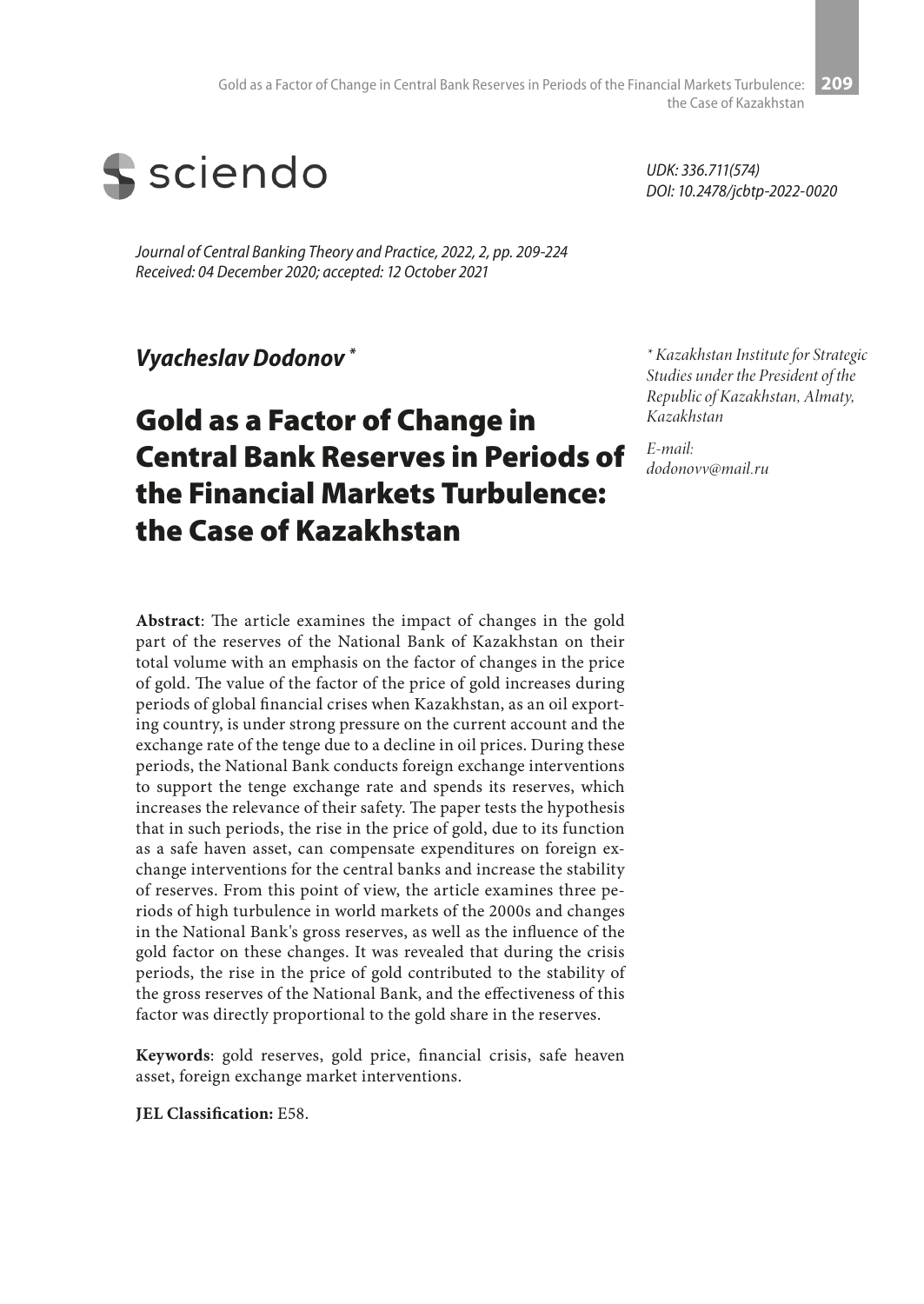### **Introduction**

The increasing volatility of world markets, more frequent financial crises, and volatility of commodity markets increase the relevance of the problem of safeguarding the reserves of central banks of developing countries, which are strongly influenced by external shocks. This is especially true for economies exporting raw materials since falling prices during periods of market turbulence hit their current account hard and cause currency weakening. In such conditions, many central banks in emerging economies are trying to stabilize the domestic foreign exchange market and support the exchange rate of national currencies with interventions, which leads to a reduction in reserves and, thereby, weakens the stability of the entire financial system of the country. In these conditions, the question of the composition of international reserves of central banks and the efficiency of their portfolio management becomes especially important. A separate problem in this regard is the presence of gold in the composition of reserves and its share, as well as the change in this share in different periods in terms of the "crisis" of financial markets.

The hypothesis proposed herein is that gold should be present in a central bank's international reserve portfolio, especially if it is the central bank of an economy dependent on commodity exports, which has a strong impact on the balance of payments and thus on the domestic foreign exchange market. This hypothesis is based on the assumption that gold, as a safe haven asset, increases in value during financial crises, and the resulting increase in the value of the gold portion of the central bank's reserves compensates for the decline in these reserves caused by interventions to support the exchange rate of the national currency. In accordance with this assumption, the gold portion of the central bank's reserves should increase during financial crises and the periods preceding them (if reliable forecasting is possible). The opposite tactics of managing international reserves are also advisable - reducing the share of gold in reserves during periods of stability and growth in world financial markets, when the gold loses its function of a safe haven and decreases in price, negatively affecting the state of gross reserves of the central bank.

To test this hypothesis, the article examines the change in the international reserves of the National Bank of Kazakhstan in three periods - two crisis periods and one of stability and growth of world markets. The dynamics of changes in gross reserves and their gold part is analysed and the impact of changes in the price of gold on the volume of reserves is assessed, including in the context of the stabilizing effect of the gold factor on reserves during periods of foreign exchange interventions. The analysis carried out in general confirmed the hypothesis about the advisability of having gold in the reserves of the central bank in crisis and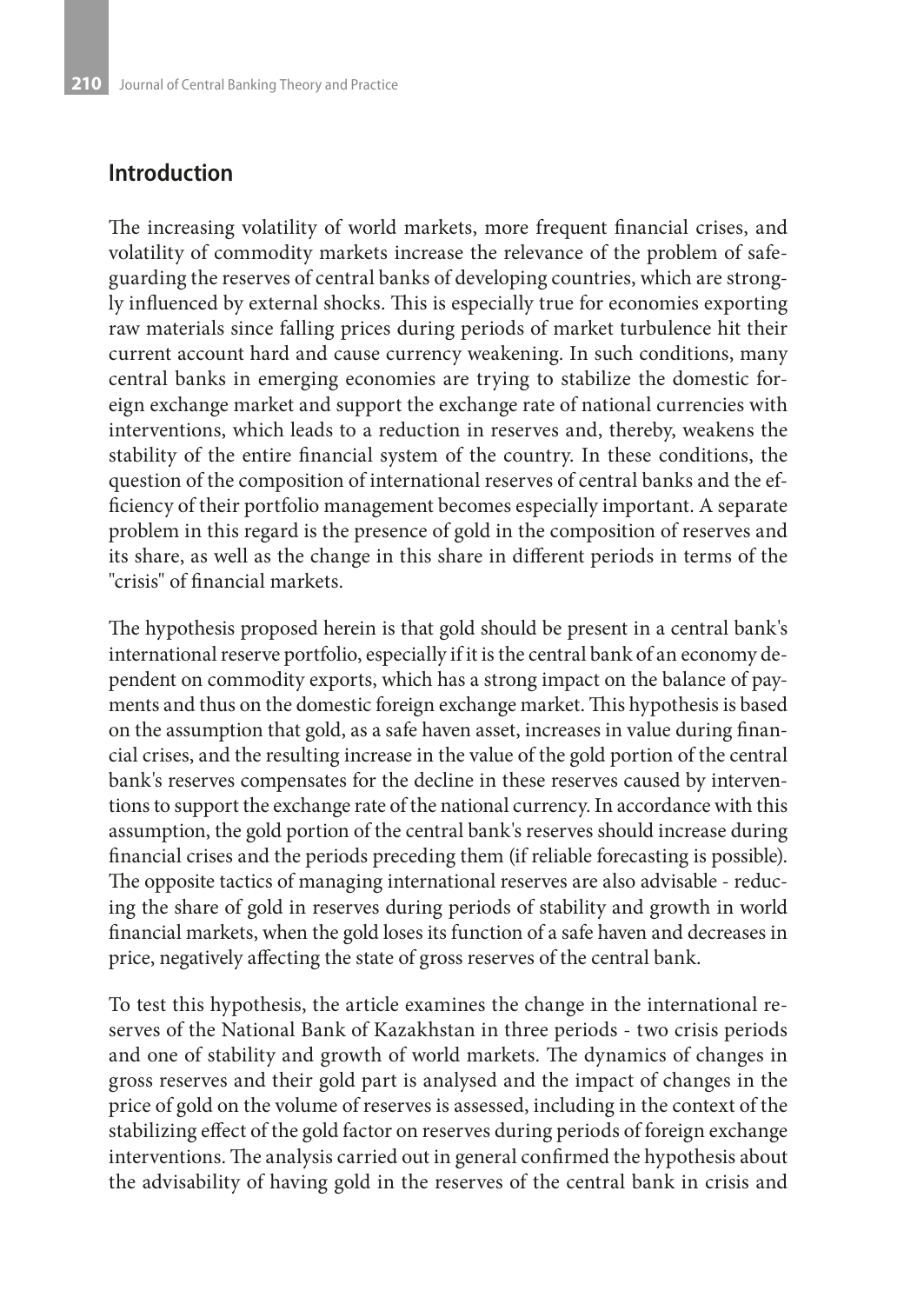pre-crisis periods, since the rise in the price of gold compensated for part of the losses in reserves from foreign exchange interventions during the periods of the two crises considered - the global crisis of 2008-2009 and the "coronacrisis" of 2020. The opinion about the negative impact of gold on the dynamics of reserves during periods of stability and growth of financial markets due to a decrease in its price was also confirmed on the example of the period 2011-2015, when a decrease in the price of gold had a negative effect on the state of reserves of the National Bank of Kazakhstan.

### **Results**

Kazakhstan, as an economy dependent on raw materials exports, is vulnerable to fluctuations in world commodity markets, primarily oil. Changes in oil prices entail sharp shifts in the balance of payments and in the current account, which, in turn, have a direct impact on the exchange rate of the national currency, the tenge. The tenge exchange rate has been adjusted by the National Bank for a long time due to its high social importance, which determines a significant share of imports in the domestic market. That is, the central bank of Kazakhstan regularly intervened in the domestic foreign exchange market to stabilize the tenge and inflation growth, like many other central banks (see, i.e., Yazdani and Nikzad (2021), Krušković (2022)), which in some years reached very significant volumes on the scale of the Kazakhstani economy (Figure 1).



**Figure 1: Net volumes of the National Bank interventions on the domestic foreign exchange market, US \$ millions**

Source: Data on interventions of NBRK in the domestic foreign exchange market (on monthly basis). The National Bank of Kazakhstan. URL: https://old.nationalbank. kz/?docid=3236&switch=english.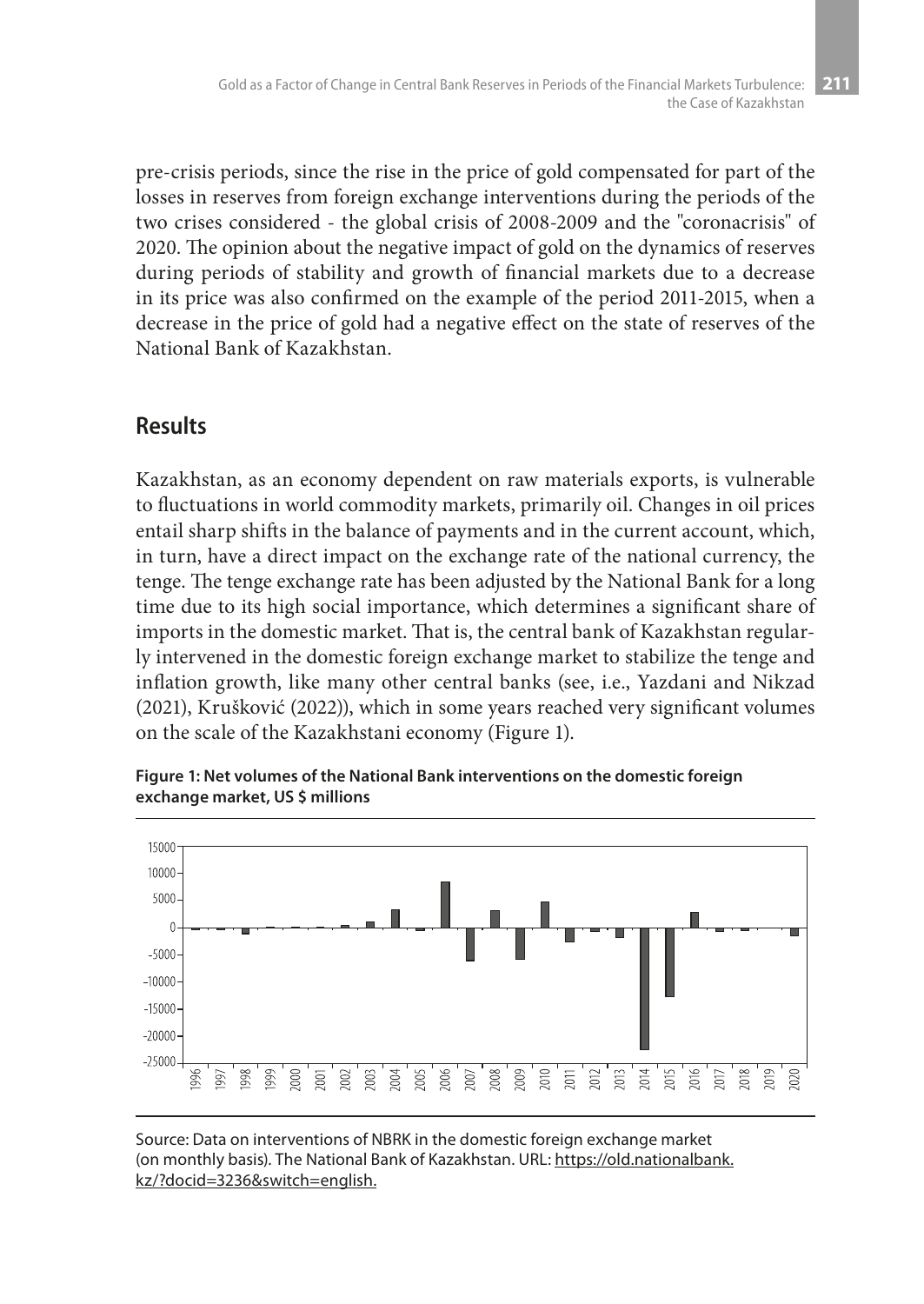The National Bank's interventions in the foreign exchange market increased during periods of oil price downturns when the situation with the balance of payments and current account worsened due to a decrease in the value of exports. This was, in particular, the situation during the global financial crisis and after a sharp drop in oil prices in 2014-2015. The National Bank's interventions to stabilize the tenge exchange rate entail a reduction in its reserves. Thus, in the second half of 2007 alone, they decreased by a quarter, from 23.4 to 17.6 billion US dollars. In this regard, the problem of the safety of the National Bank's reserves and their management, including the specifics of their allocation to various types of assets, is very relevant for Kazakhstan.

One of the assets in which the National Bank's reserves are invested is gold. Gold has an important impact on the state of reserves of central banks, which was noted by many researchers both of the dynamics of this part of reserve assets and the main factors of this dynamics. Oktay, Öztunç & Serin (2016) explore the determinants of gold reserves by central banks of the Group of Seven (G-7) countries, Ghosh (2016) finds that higher exchange rate risk and monetary policy instability significantly increase central bank's gold holdings while higher economic growth and financial development to reduce such share, and Sui, Rengifo & Cour (2021) find that gold can offer protection against currency movements and inflation fluctuation. Sun (2020) considered gold in the context of the impact of the People's Bank of China's balance sheet on its financial strength.

Almost all works on this issue note a change in the attitude of central banks to gold. In the late twentieth and early twenty-first centuries, central banks were net sellers of gold, and the scale of sales in the 1990s became so great that they destabilized the market and necessitated the conclusion of the Central Bank Gold Agreement in 1999. From 2010 to date, the trend has changed and central banks have become net buyers of gold, although there are some exceptions - for example, the government of Canada sold its entire gold reserve in February 2016 (Russel, 2016). The transformation of central banks from sellers to buyers has led to an increase in the share of gold in the reserves of these institutions in most countries, both developed and developing. Chiţu, Gomes & Pauli (2019) note that the ECB's current gold holdings represent about 26% of its total official reserves, compared with 15% in 1999. Price as a factor in the growth of the share of gold in reserves is also highlighted by Leyland (2010), adding that its performance during the crisis has been conclusive. Crisis as a turning point was also noted by Karunagaran (2011), Aizenman & Inoue (2012), Gopalakrishnan & Mohapatra (2018), Kutnik & Port (2019), and many others.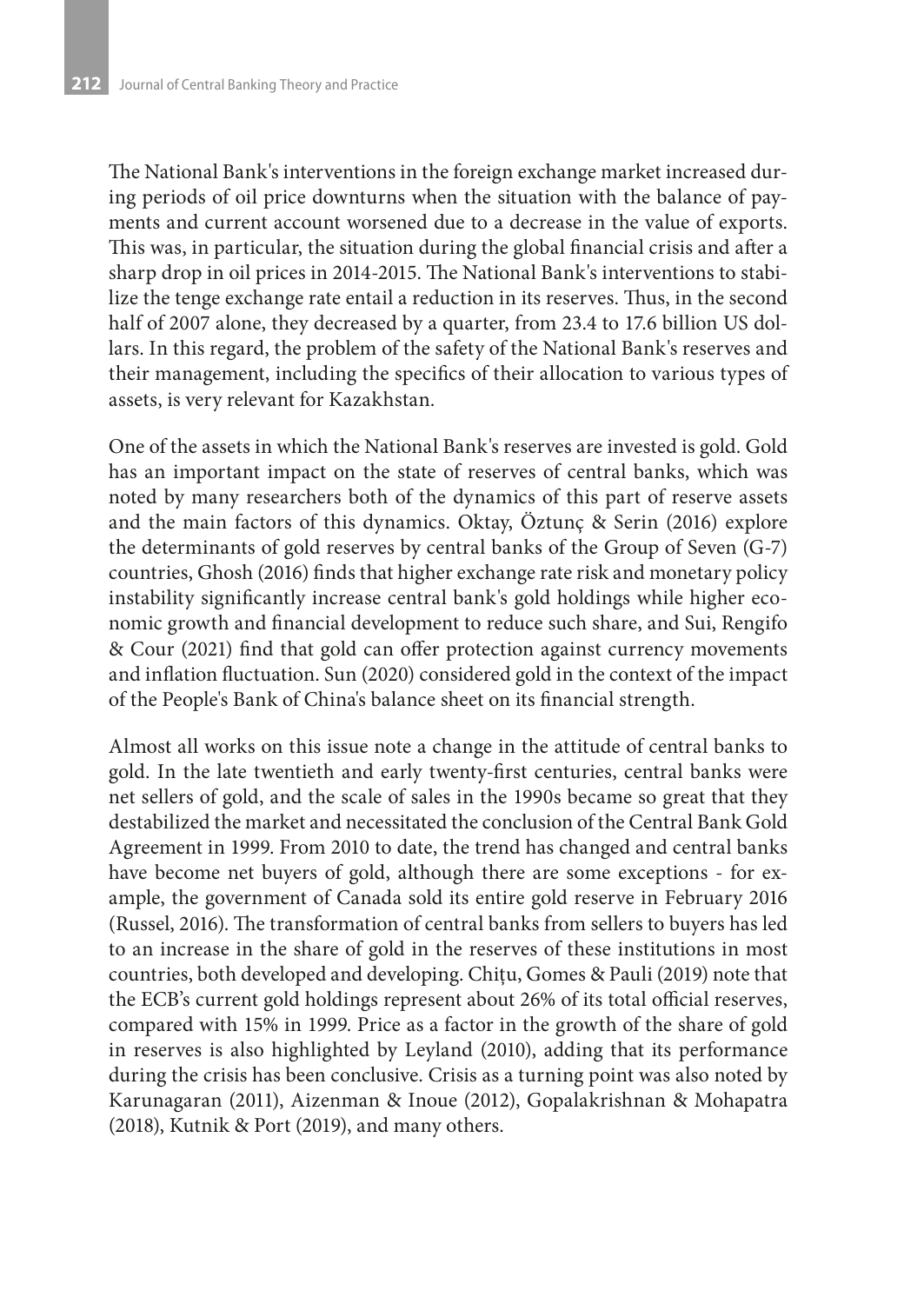Among the factors that increase the attractiveness of gold as a reserve asset, various researchers distinguish many of the major ones with the diversification of the portfolio of reserves (Astrow, 2012; Chitu et al., 2019; Berłowska, Bezzubik & Żaczek, 2019) and the derivative hedging objective of declining values of reserve currencies (Capie, Mills & Wood, 2005; Wang & Freeman, 2013; Gopalakrishnan & Mohapatra, 2018) being some of those. In recent years, new factors have been added to the traditional ones. Growth in demand for gold from central banks linked to low and negative interest rates (Chiţu et al., 2019), a de-dollarization policy (World Gold Council, 2019).

The last factor is typical primarily for developing countries whose central banks form the main demand for gold among monetary authorities. In 2018, 10 central banks of emerging economies bought 522.5 tons of gold from the total central bank purchases of 656.2 tons (almost 80%), while in 2019, the top 10 buyers (also only from developing countries) replenished their reserves with 620.6 tons out of 650.3 tons purchased by all central banks of the world. (World Gold Council, 2020) It can be noted that the largest buyer of gold in recent years has been Russia, which replenished its gold reserves in 2018 and 2019 with 274.3 and 158.1 tons, respectively. In this regard, it is appropriate to note the emergence of such a new factor in the investment policy of central banks, as a political one. The active growth of gold purchases by Russia (and some other states) began after the deployment of large-scale sanctions against it, as a result of which Russia reduced its investments in the U.S. Treasury bonds to a minimum. The bulk of this reduction occurred in 2018 (Dodonov, 2018), which also peaked in gold purchases by the Bank of Russia. That is, the reallocation of assets from the U.S. Treasury bonds in gold for political reasons (sanctions, the threat of arrest, etc.) also became one of the factors in the growth of gold purchases by central banks of individual countries.

Many researchers note not only an increase in the share of gold in the structure of reserves of central banks in developing countries but also the specifics of the factors that determine this growth. Some researchers associate the growth of reserves in general and their gold part, in particular, with an increase in the volume of exports and current account surplus (Dooley, Folkerts-Landau & Garber, 2003; Jeanne, 2007) although other authors note that the growth of reserves of developing countries also occurred in economies that are not export-led (Cunha, Prates and Ferrari-Filho, 2011), or during periods when exports did not grow (Aizenman & Lee, 2007). Among the factors explaining the sustainability of the growth of reserves in developing countries are financial liberalization (Spanò, 2012), a sharp rise of emerging countries economic power (Aizenman & Inoue, 2012), structural changes in the international monetary system (World Gold Council, 2019) and so on.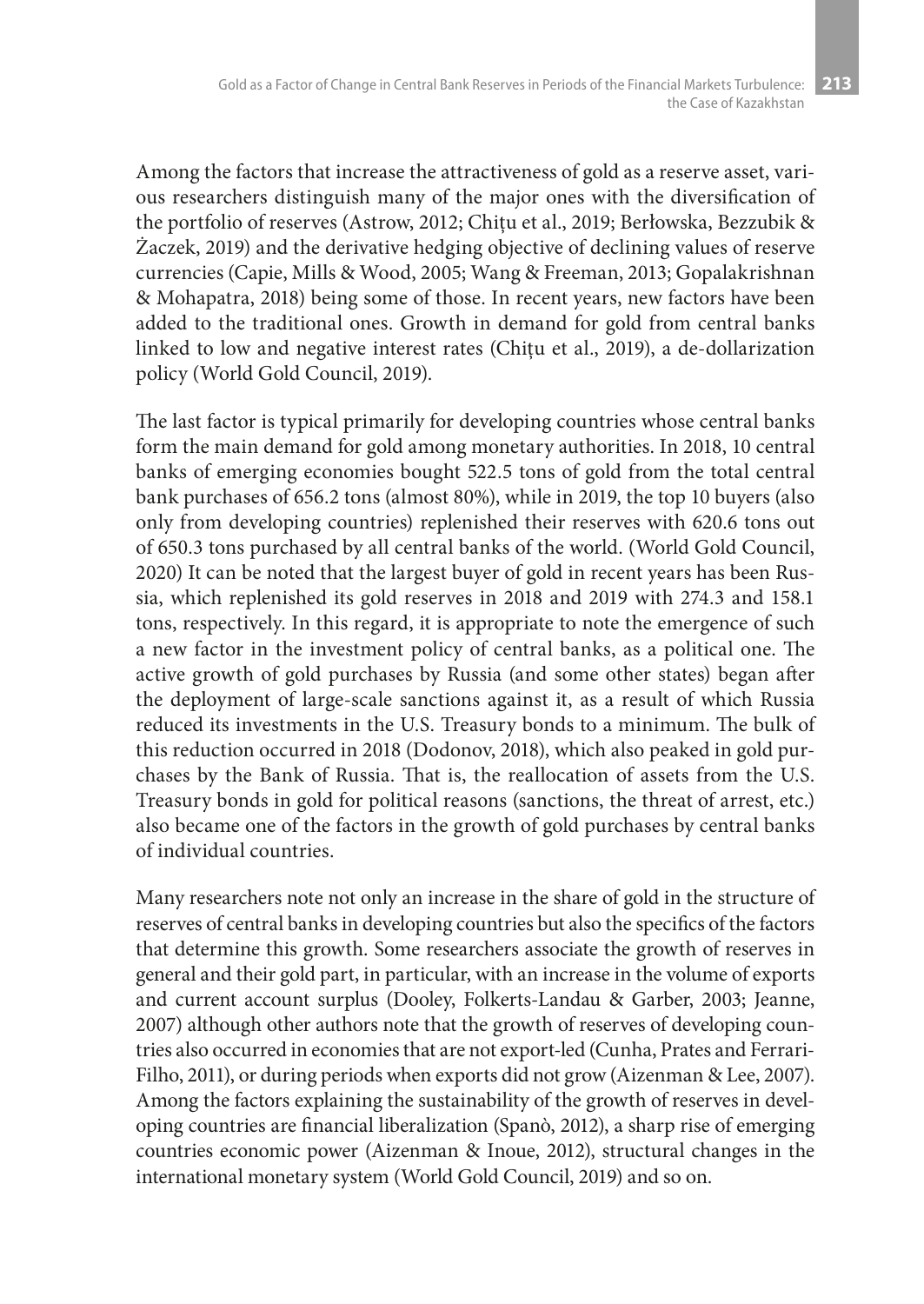Despite the advantages of gold as a reserve asset, it also has disadvantages, the main of which is the higher volatility compared to traditional assets for a conservative portfolio and the problem of its profitability. This deficiency has also been noted in a number of studies. World Gold Council (2010) notes this risk and that central banks are typically far less risk-tolerant, Liste & Manuel (2019) claim that most countries display negative sovereign gold reserves financial performance. Bernholz (2002) draws attention to the fact that the return on gold reserves is usually lower than that on foreign exchange reserves. The problem of the impact of asset revaluation on the financial performance of central banks was studied by Dalton & Dziobek (2005), Stella & Lönnberg (2008), Sweidan (2011), Benchimol & Fourçans (2019).

In this regard, of interest is the impact of the gold component in the Kazakhstan's reserves on their safety during periods of international financial crises and, in general, assessing the impact of changes in the price of gold on the reserves of the central bank of a country with a high and growing share of gold in reserves.

The situation with the gold reserves of the National Bank of Kazakhstan as a whole developed in line with global trends. The volume of gross international reserves grew for a long time although this growth was interrupted during periods of global crises. The value of gold in reserves also rose, but this growth was marginal before the start of the global financial crisis in 2007, and the share of gold in gross reserves was declining (Figure 2).



**Figure 2: Gold in the gross international reserves of the National Bank of Kazakhstan**

Source: International Reserves and Assets of the National Oil Fund of the Republic of Kazakhstan. The National Bank of Kazakhstan. URL: https://nationalbank.kz/en/internationalreserve-and-asset/mezhdunarodnye-rezervy-i-aktivy-nacionalnogo-fonda-rk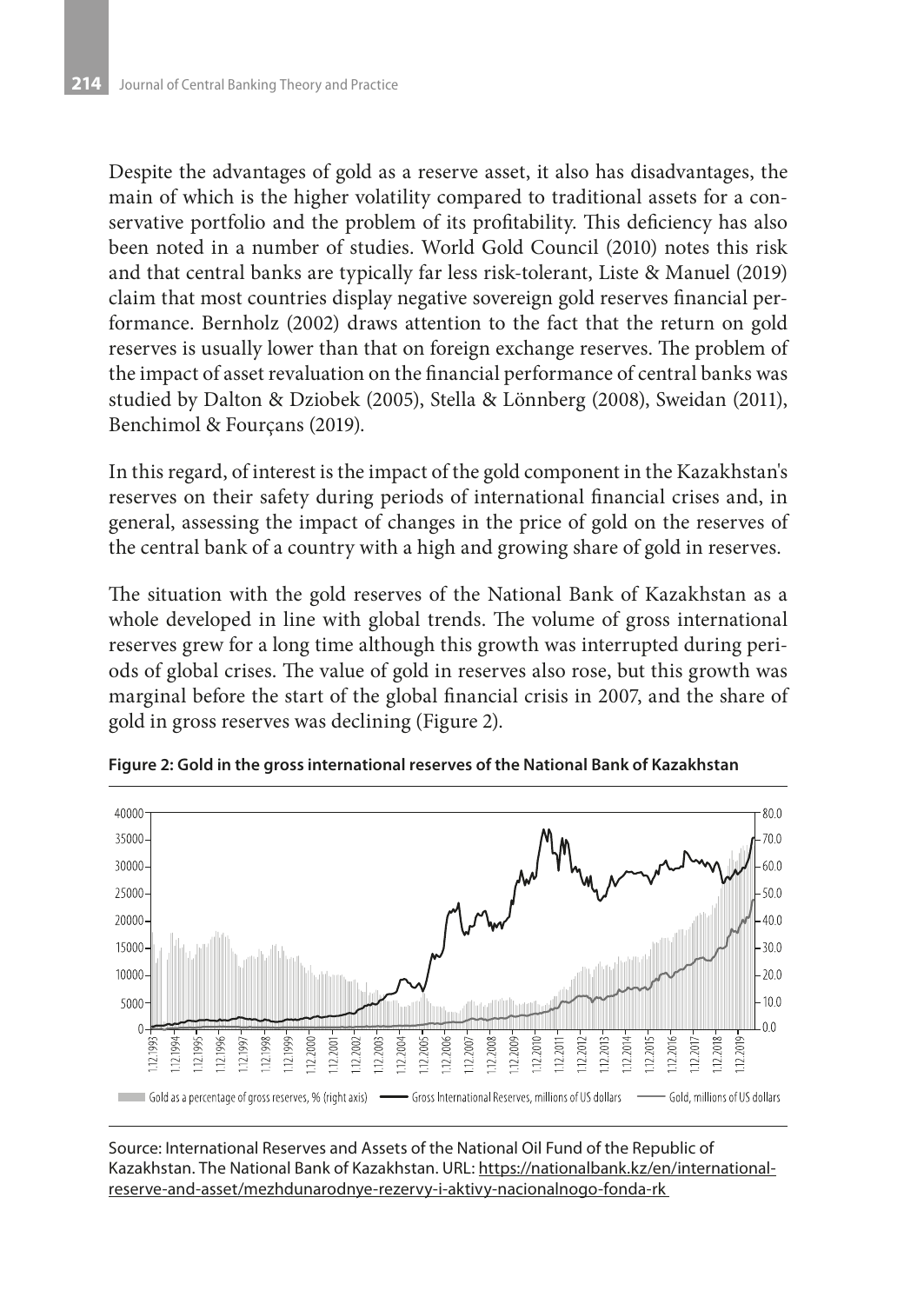As in many other countries, the global crisis became a turning point for Kazakhstan, after which a steady and outstripping growth of gold in reserves began. Kazakhstan is one of the leading gold-mining countries and the National Bank has received the priority right to purchase gold from mining enterprises since 2012, in some years purchasing the entire volume of mined gold or most of it. The implementation of this policy led to rapid growth in the gold portion of the National Bank's reserves. If at the end of 2011 Kazakhstan had 82 tons of gold, with which it had ranked 35<sup>th</sup> in the world, then at the end of the second quarter of 2020 it ranked 15th with 378.5 tons of gold in reserves (CentralBankGold, n.d.). In terms of the share of gold in the reserves of the central bank, Kazakhstan is in the top ten countries (Figure 3) and ranks second among developing economies by this indicator.





Source: Quarterly times series on World Official Gold Reserves since 2000. CentralBankGold. https://centralbankgold.org/reserve-statistics.

After the change in legislation and the start of the buyout of gold produced in Kazakhstan by the National Bank in 2012, there was not only an increase in the gold part of its reserves but also an increase in gold production (Figure 4).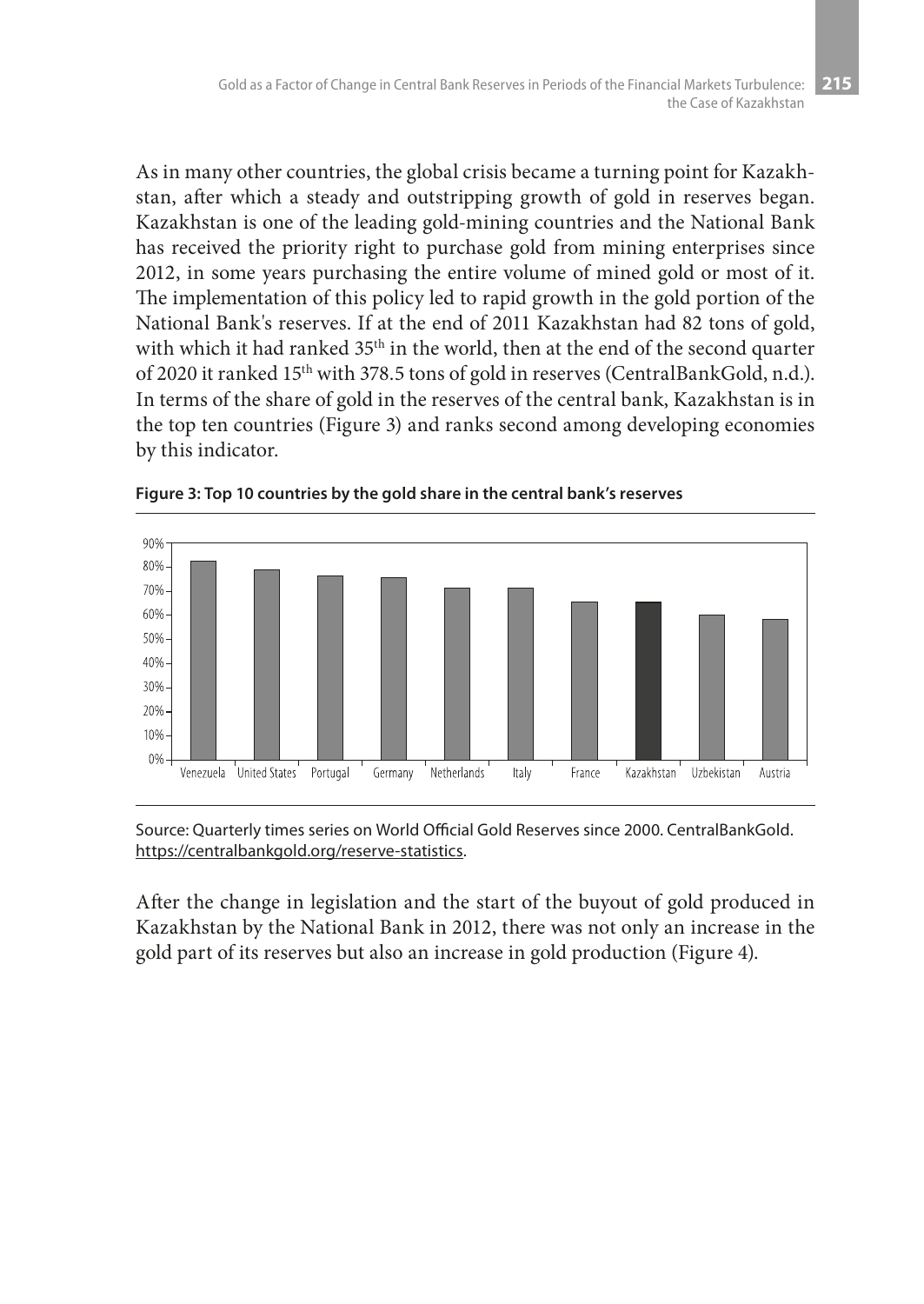

#### **Figure 4: Gold in the National Bank's reserves and gold production in Kazakhstan, tons**

Sources: Proizvodstvo promyshlennoy produktsii v obrabatyvayushchey promyshlennosti v Respublike Kazakhstan. Statistika promyshlennogo proizvodstva // Ministerstvo natsional'noy ekonomiki RK. Komitet po statistike. https://stat.gov.kz/official/industry/151/statistic/8; Quarterly times series on World Official Gold Reserves since 2000. CentralBankGold. https://centralbankgold.org/reserve-statistics.

At the same time, the growth in physical volumes of gold in reserves was not always accompanied by an increase in its value volumes, which was due to the high volatility of the gold price. It was after the change in Kazakhstani legislation and the start of the National Bank's purchase of gold mined in the country that a significant decrease in gold prices occurred, as a result of which the growth of its physical volumes in reserves was for some time accompanied by a decrease in their value (Figure 5). In the context of evaluating the impact of the gold component of central bank reserves on the change in their value, three noteworthy periods of this influence in Kazakhstan can be distinguished - the period of the global crisis of 2007-2009, the period of 2011-2015, and the period of the crisis caused by the COVID-19 pandemic in 2020.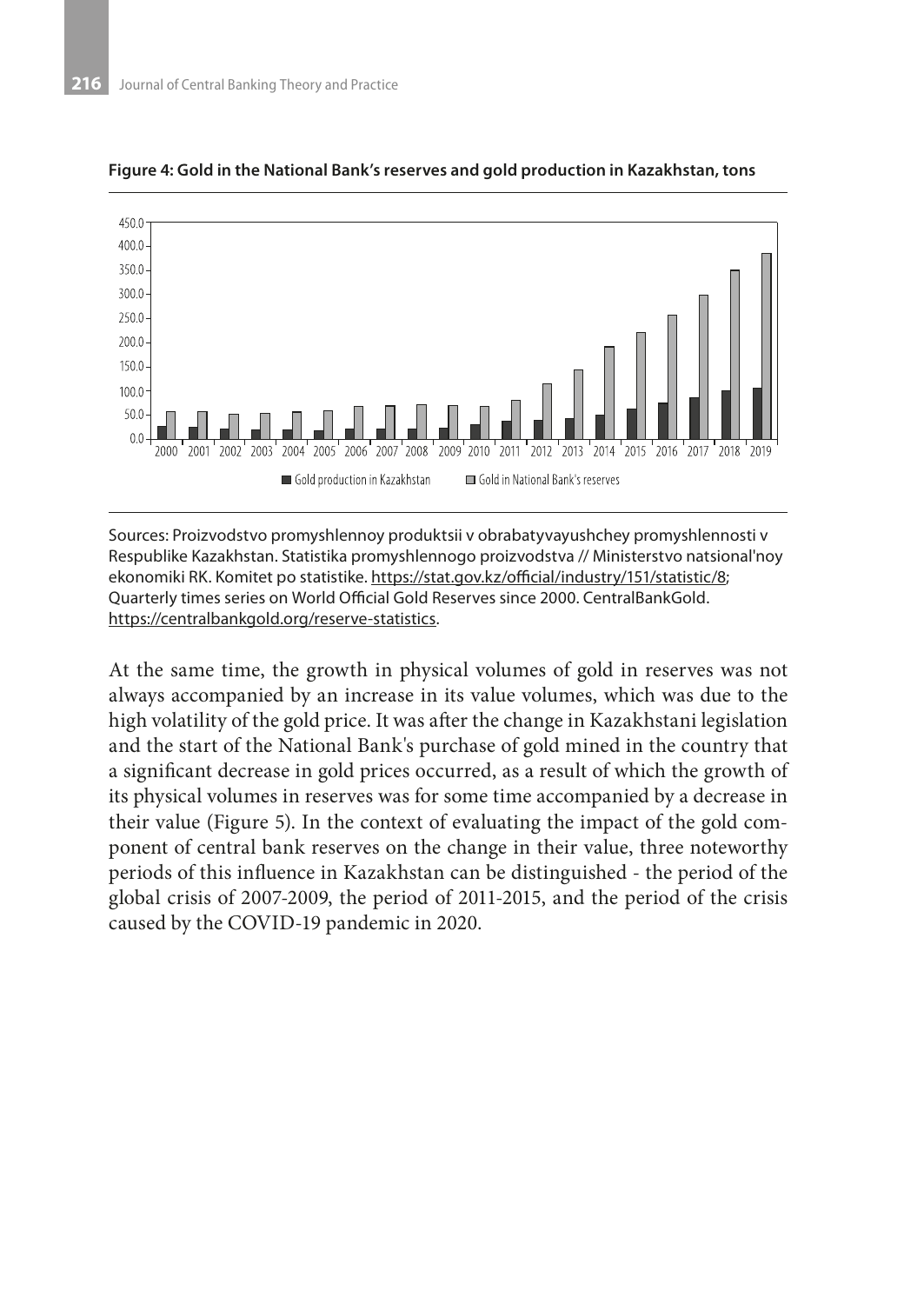

**Figure 5: Gold reserves of the National Bank of Kazakhstan and the gold price**

Sources: International Reserves and Assets of the National Oil Fund of the Republic of Kazakhstan. The National Bank of Kazakhstan. URL https://nationalbank.kz/en/internationalreserve-and-asset/mezhdunarodnye-rezervy-i-aktivy-nacionalnogo-fonda-rk: Gold Fixing Price 10:30 A.M. (London time) in London Bullion Market, based in U.S. Dollars. FRED Economic Data. Federal Reserve Bank of St. Louis. URL: https://fred.stlouisfed.org/series/ GOLDAMGBD228NLBM; Quarterly times series on World Official Gold Reserves since 2000. CentralBankGold. https://centralbankgold.org/reserve-statistics.

Each of these periods was distinguished by significant changes in the price of gold, which influenced the state of reserves of the National Bank of Kazakhstan. This influence was both positive and negative, depending on the direction of the gold price movement. At the same time, the role of the gold price factor grew during periods of financial crises - during the 2008 global crisis and during the COV-ID-19 pandemic. The rise in the gold price during crisis periods is determined by its role as a hedge and safe haven asset, which is recognized and confirmed by many studies. Baur & McDermott (2016) show that gold was a particularly strong safe haven in the aftermath of September 11, 2001 and the Lehman bankruptcy in September 2008. Coudert & Raymond-Feingold (2011) find that gold qualifies as a safe haven against stock indexes. Beckmann, Berger & Czudaj (2014) have shown that gold generally serves as a hedge and a safe haven, however, this ability depends on the specific economic environment. In recent years, a number of authors have had doubts about this role of gold - for example, Baur & Kristoffer (2012) demonstrate theoretically and empirically that investor behaviour has the potential to destroy the safe haven property of gold. Investing in gold for conservative purposes is also contested, including in certain emerging economies. Wei & Weber (2017) suggest that gold is a weak hedge and a diversifier but not a safe haven for both socially responsible investment and conventional investment in Korea.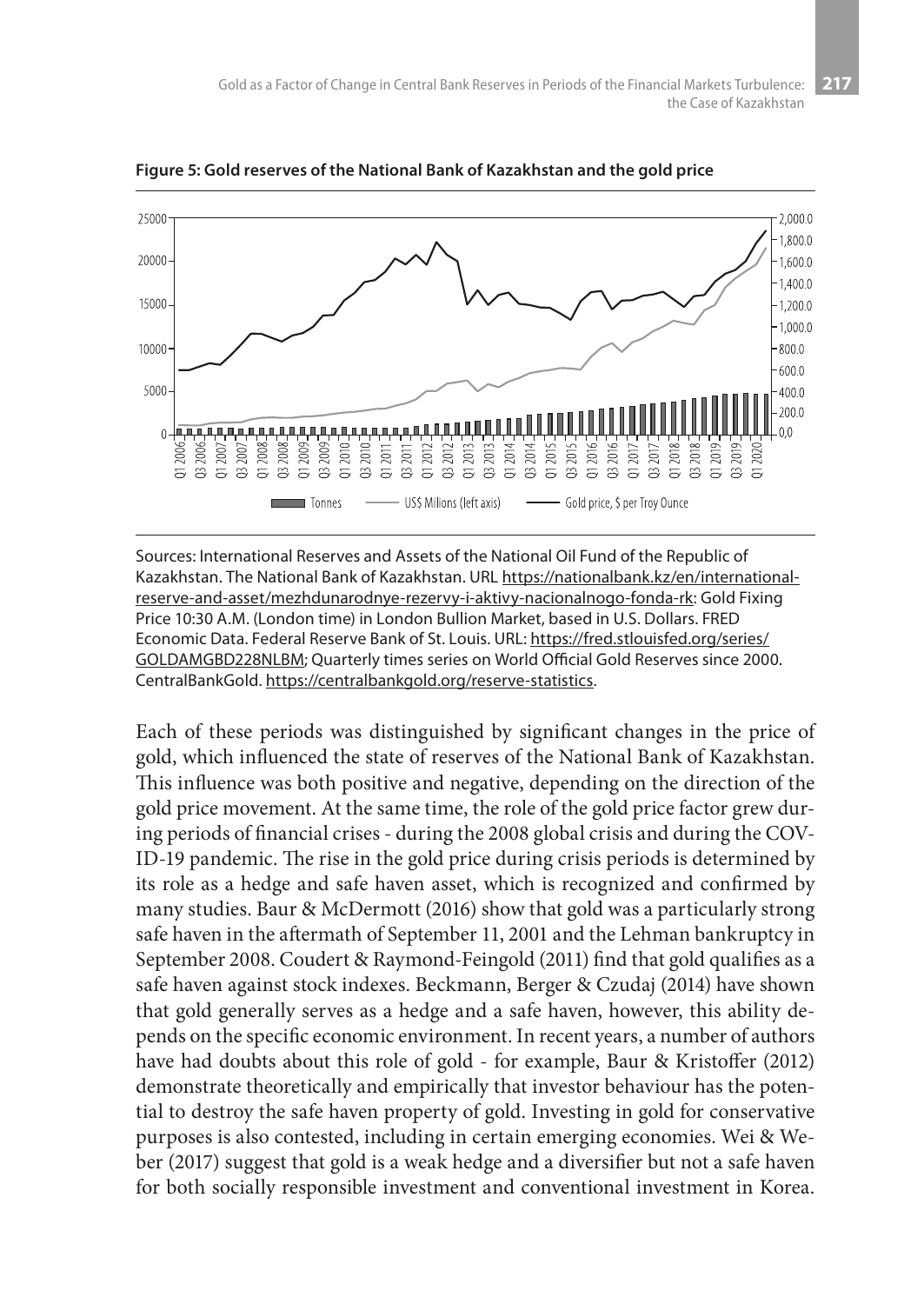In this regard, the experience of the National Bank of Kazakhstan's investment in gold can contribute to assessing the role of gold as a factor in the safety of reserves.

Considering the three selected periods with significant changes in the price of gold, it can be noted that in Kazakhstan, the effect of price changes was, on the one hand, somewhat blurred due to a significant change in the amount and share of gold in the reserves of the National Bank (which grew during all three periods) and on the other hand, the rise in the price of gold during the crisis periods allowed to reduce shocks for the volume of gross reserves (Table 1). It can also be noted that for a long period (from 2000 to 2020) the rise in the price of gold made a significant contribution to the increase in the total reserves of the National Bank.

|                                   | Gross International<br>Reserves | <b>Gold Reserves</b> | Gold as a percentage<br>of gross reserves | Gold Price,<br>\$ per Troy Ounce |
|-----------------------------------|---------------------------------|----------------------|-------------------------------------------|----------------------------------|
| Global financial crisis 2007-2009 |                                 |                      |                                           |                                  |
| December 2006                     | 19127                           | 1376                 | 7.2                                       | 1241.7                           |
| December 2009                     | 23091                           | 2501                 | 10.8                                      | 1604.65                          |
| Change, volume                    | 3964                            | 1125                 | 3.6                                       | 363                              |
| Change, %                         | 20.7                            | 81.8                 | 50.6                                      | 29.2                             |
| Gold price declining period       |                                 |                      |                                           |                                  |
| <b>June 2011</b>                  | 34615                           | 3 4 1 5              | 9.9                                       | 1629                             |
| June 2015                         | 28891                           | 7769                 | 26.9                                      | 1122.5                           |
| Change, volume                    | $-5724$                         | 4354                 | 17.0                                      | $-507$                           |
| Change, %                         | $-16.5$                         | 127.5                | 172.6                                     | $-31.1$                          |
| Coronacrisis                      |                                 |                      |                                           |                                  |
| December 2019                     | 28958                           | 18875                | 65.2                                      | 1604.7                           |
| September 2020                    | 33784                           | 23212                | 68.7                                      | 1884.0                           |
| Change, volume                    | 4826                            | 4337                 | 3.5                                       | 279                              |
| Change, %                         | 16.7                            | 23.0                 | 5.4                                       | 17.4                             |
| 2000-2020 period                  |                                 |                      |                                           |                                  |
| <b>March 2000</b>                 | 1873                            | 497                  | 26.5                                      | 289.2                            |
| September 2020                    | 33784                           | 23212                | 68.7                                      | 1884.0                           |
| Change, volume                    | 31911                           | 22715                | 42.2                                      | 1595                             |
| Change, %                         | 1703.7                          | 4570.4               | 158.9                                     | 551.6                            |

**Table 1: Changes in the volume of the National Bank reserves and the price of gold.**

Sources: International Reserves and Assets of the National Oil Fund of the Republic of Kazakhstan. The National Bank of Kazakhstan. URL: https://nationalbank.kz/en/internationalreserve-and-asset/mezhdunarodnye-rezervy-i-aktivy-nacionalnogo-fonda-rk; Gold Fixing Price 10:30 A.M. (London time) in London Bullion Market, based in U.S. Dollars. FRED Economic Data. Federal Reserve Bank of St. Louis. URL:https://fred.stlouisfed.org/series/ GOLDAMGBD228NLBM.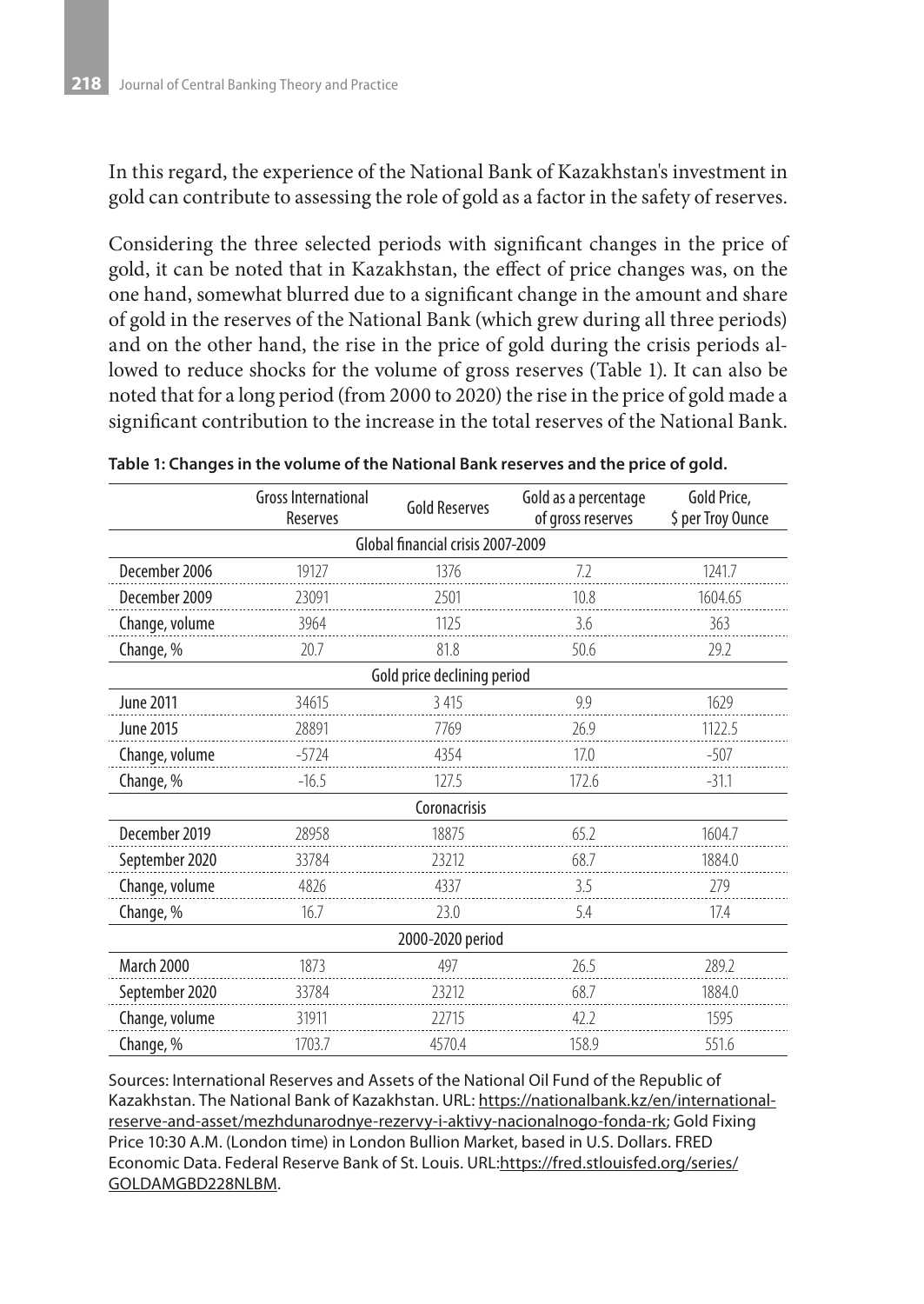In more detail, the contribution of gold and changes in its price to changes in the National Bank's reserves is illustrated in Figure 6, which shows three indicators for four periods - 2007-2009, the first half of 2011 - the first half of 2015, three quarters of 2020, and the period from the first quarter 2000 to third quarter 2020. The following indicators were chosen to illustrate the influence of the gold factor on the state of the gross international reserves of the National Bank: change in the total volume of reserves due to changes in its gold component (the ratio of changes in the value of the gold part of reserves and changes in the total volume of reserves in percent), change in the value of the gold portion of reserves due to changes in its price (the ratio of changes in the price of gold and the volume of the gold part of reserves for the period, billion dollars) and the gold price contribution to the change in the volume of gross reserves (the ratio of the previous indicator and changes in the volume of gross reserves for the period,%).



**Figure 6: Impact of changes in the gold portion of the National Bank's reserves on its total volume**

Sources: International Reserves and Assets of the National Oil Fund of the Republic of Kazakhstan. The National Bank of Kazakhstan. URL: https://nationalbank.kz/en/internationalreserve-and-asset/mezhdunarodnye-rezervy-i-aktivy-nacionalnogo-fonda-rk; Gold Fixing Price 10:30 A.M. (London time) in London Bullion Market, based in U.S. Dollars. FRED Economic Data. Federal Reserve Bank of St. Louis. URL:https://fred.stlouisfed.org/series/ GOLDAMGBD228NLBM.

The presented data demonstrate a high impact of changes in the gold portion of reserves on their total volume, a significant impact of the price factor on changes in the gold portion of reserves, and a fairly significant impact of the gold price on changes in the total volume of reserves. At the same time, the influence of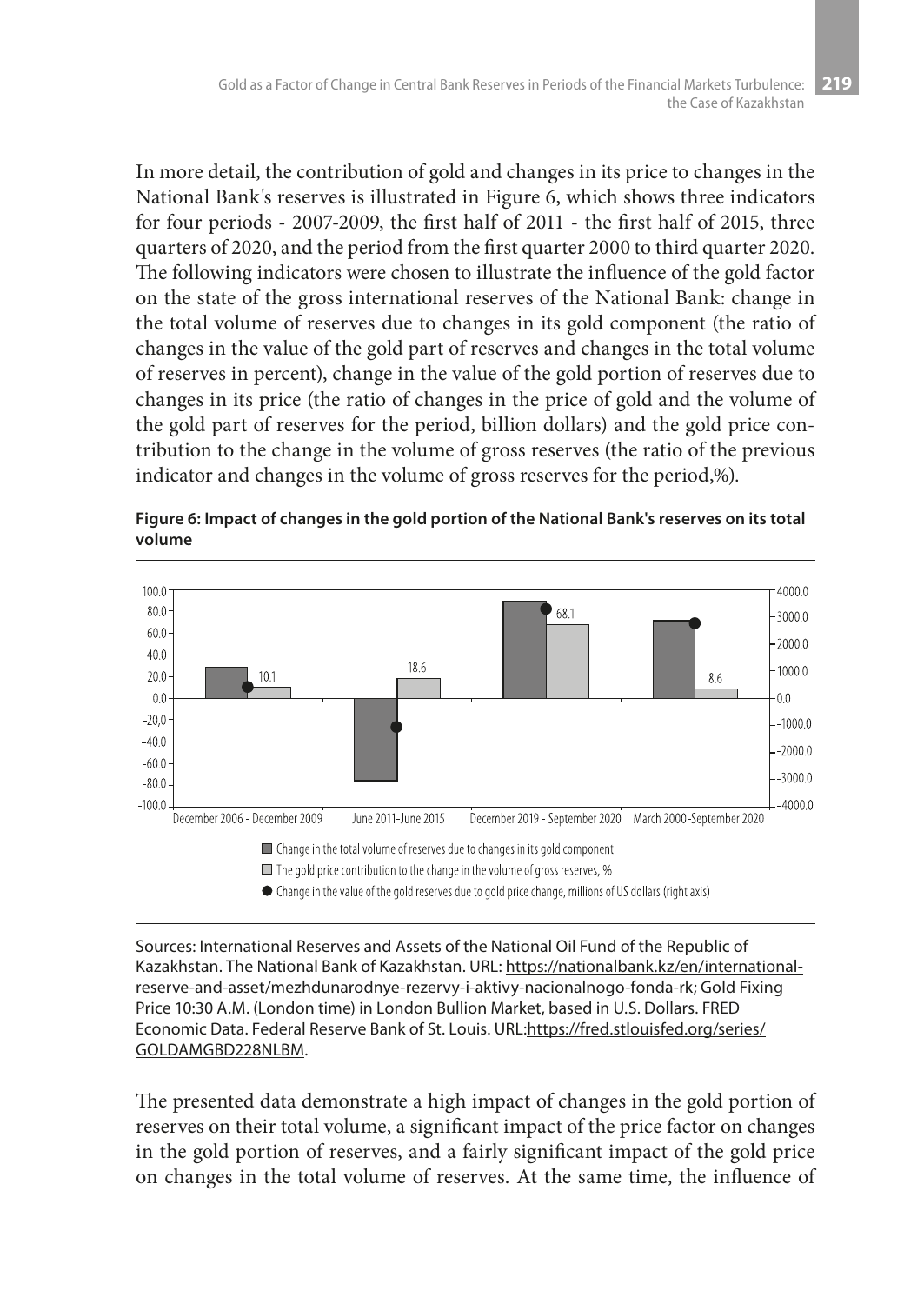the price factor naturally increased as the share of gold in the reserves of the National Bank of Kazakhstan increased. It was minimal during the 2007-2009 global financial crisis when the share of gold in reserves was about 10%, and the maximum was during the coronavirus crisis since in 2020 the share of gold in reserves approached 70%. The rise in the price of gold during the crisis periods in the case of the National Bank of Kazakhstan made it possible to offset a significant part of the costs of foreign exchange interventions, which were carried out to stabilize the tenge exchange rate. In 2007-2009, the National Bank spent 8,714 million of US dollars on interventions, and the growth of the gold part of reserves at the expense of the price amounted to 402 million of US dollars, that is, 4.6% of the cost of stabilizing the exchange rate was compensated. This happened in the context of a low share of gold in the reserves of the National Bank, which at that time was from 8% to 12%. During the coronavirus crisis, in the first three quarters of 2020, the National Bank of Kazakhstan spent 1,582 million of US dollars on foreign exchange interventions, and the increase in reserves due to the rise in the price of gold amounted to 3,286 million of US dollars, that is, twice the cost of stabilization of the tenge exchange rate. This result was due to the high share of gold in the National Bank's reserves, which amounted to 66.9%. Thus, the rise in the price of gold in the crisis conditions compensated for the expenditure of reserves to stabilize the foreign exchange market in Kazakhstan, the efficiency of which was directly proportional to the share of gold in reserves.

### **Conclusion**

In general, the following conclusions can be drawn regarding the impact of the gold price on the National Bank's international reserves:

- during the crisis in the world financial markets, the rise in the price of gold had a positive effect on the National Bank's reserves, which made it possible to maintain their positive dynamics, despite the interventions in the foreign exchange market during these periods;
- • during a period of stability and growth in world markets, when gold was not in demand as a safe haven and was declining in price, and that decline made a significant contribution to the negative dynamics of the international reserves of the National Bank;
- • over a long period of time 2000-2020, gold had a positive effect on the state of the National Bank's reserves, which was due to the outstripping growth rates of gold prices, which ensured higher profitability compared to other assets in the portfolio.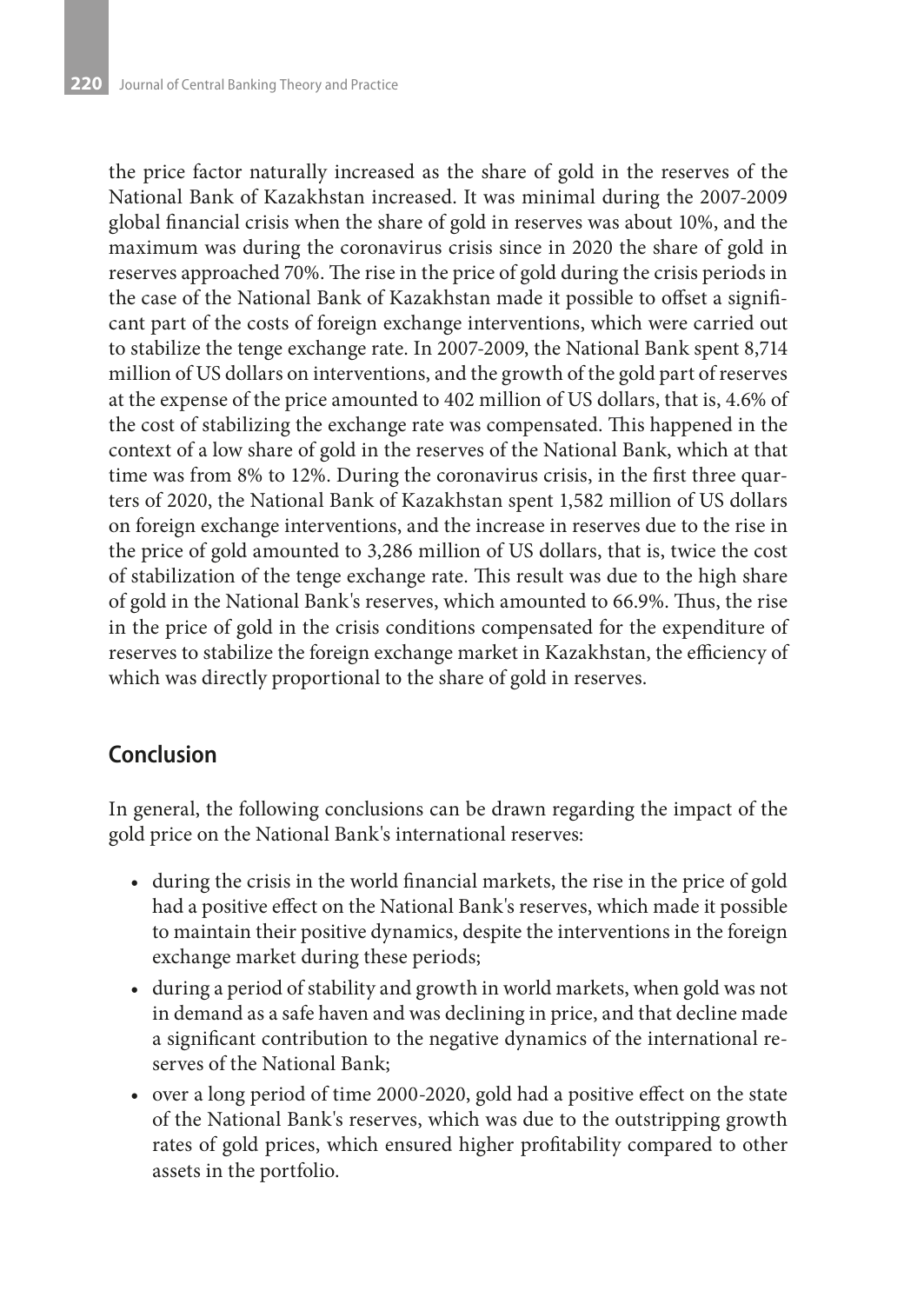Thus, the experience of using gold by the National Bank of Kazakhstan as a significant part of the portfolio of international reserves shows that gold proved to be a good defensive asset during the financial crises of 2008-2009 and the coronavirus crisis of 2020, but had a negative impact on the state of reserves during the period of stability of the world economy and markets in 2011-2015. The impact of gold on the total volume of reserves depends on its share in them; therefore, it is advisable to use a flexible approach to managing the gold part of the reserves - to increase it before the expected crises and reduce it before the periods of stability of the world financial markets. The positive impact of changes in the price of gold on the National Bank of Kazakhstan reserves in the period 2000-2020 was due to a significant increase in the number and intensity of financial crises and turbulence in markets during this period, which led to an increase in demand for gold as a safe haven asset and an increase in its price. The intensification of the crisis in financial markets has increased the role of gold as a defensive asset in the National Bank's portfolio, which allows us to conclude that it is advisable to maintain a high proportion of gold in the current conditions of growing uncertainty and high crisis expectations.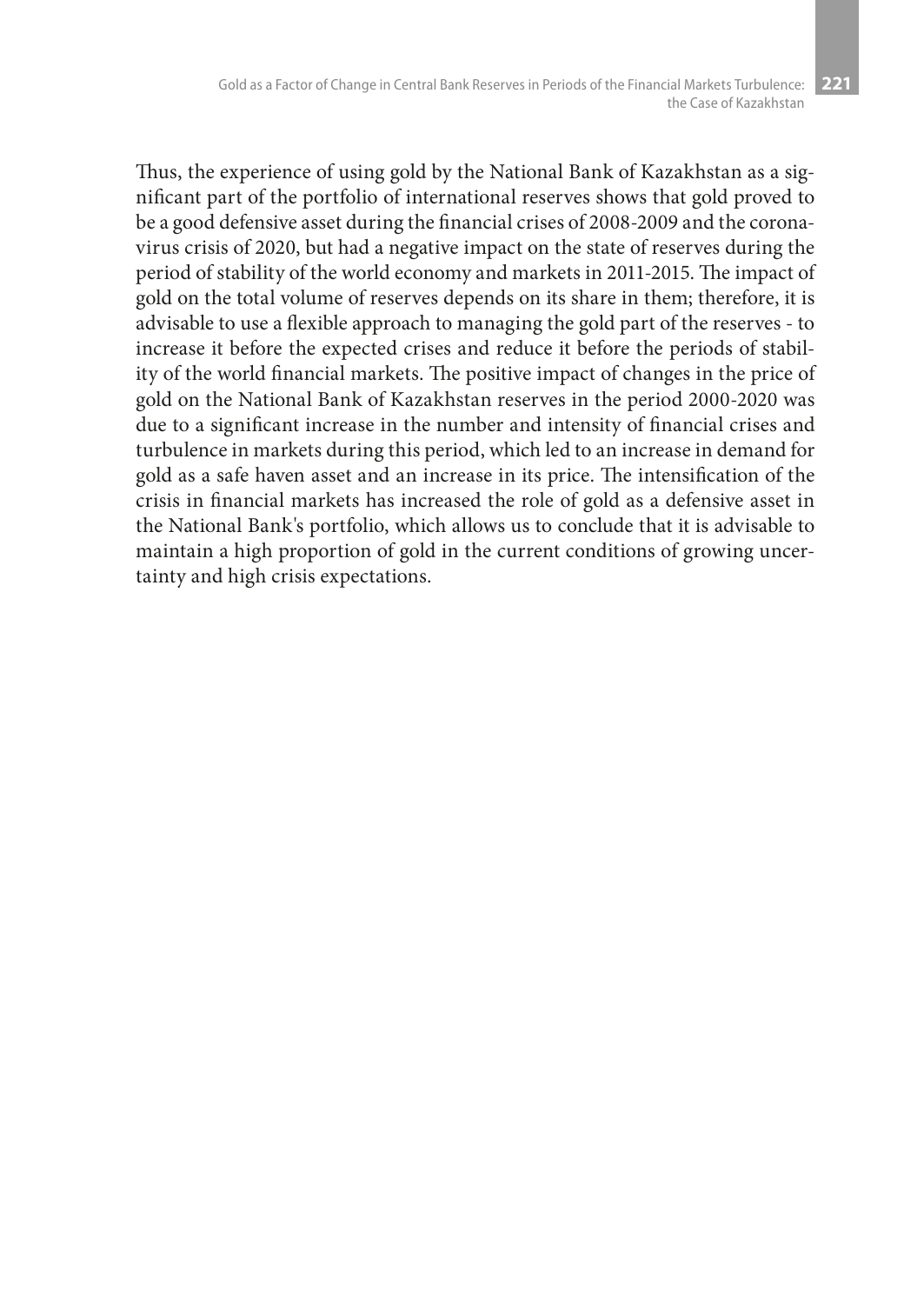## **References**

- 1. Aizenman, J. and Inoue, K. (2012). Central Banks and Gold Puzzles. NBER WORKING PAPER SERIES. Working Paper 17894.
- 2. Aizenman, J. and Lee, J. (2007). International Reserves: Precautionary versus Mercantilist Views, Theory and Evidence. *Open Economies Review*, 18(2), 191-214.
- 3. Astrow, A. (2012). Gold and the International Monetary System. A Report by the Chatham House Gold Taskforce. Available at https://www. chathamhouse.org/sites/default/files/public/Research/International%20 Economics/r0212gold.pdf
- 4. Baur, D. and Kristoffer, J. G. (2012). The Destruction of a Safe Haven Asset? *Risk Management eJournal*, n. pag.
- 5. Baur, D. and McDermott, T. (2016). Why is gold a safe haven? *Journal of Behavioral and Experimental Finance*, 10.10.1016/j.jbef.2016.03.002.
- 6. Beckmann, J., Berger T. and Czudaj R. (2014). Does Gold Act as a Hedge or a Safe Haven for Stocks? A Smooth Transition Approach. *Ruhr Economic Papers*, 502, Rheinisch-Westfälisches Institut für Wirtschaftsforschung (RWI), Essen.
- 7. Benchimol, J. and Fourçans, A. (2019). Central bank losses and monetary policy rules: A DSGE investigation. *International Review of Economics & Finance*, 61, 289–303.
- 8. Berłowska, B., Bezzubik B. and Żaczek, M. (2019). Reserves accumulation and diversification: the case of Poland. *BIS Papers*, 104, 221-232.
- 9. Bernholz, P. (2002). Advantages and Disadvantages of the Holding of Gold Reserves by Central Banks - With Special Reference to the Swiss National Bank. Swiss *Journal of Economics and Statistics*, 138, 99-113.
- 10. Capie, F., Mills, T.C. and Wood, G.E. (2005). Gold as a Hedge against the US Dollar. *Journal of International Financial Markets Institutions and Money*, 15(4), 343-352.
- 11. CentralBankGold. Quarterly times series on World Official Gold Reserves since 2000. Retrieved from https://centralbankgold.org/reserve-statistics.
- 12. Chiţu, L., Gomes, J. and Pauli, R. (2019). Trends in central banks' foreign currency reserves and the case of the ECB. *ECB Economic Bulletin*, 7. Available at https://www.ecb.europa.eu/pub/economic-bulletin/articles/ 2019/html/ecb.ebart201907\_01~c2ae75e217.en.html#toc1
- 13. Coudert, V. and Raymond-Feingold, H. (2011). Gold and financial assets: Are there any safe havens in bear markets? *Economics Bulletin*, 31, 1613-1622.
- 14. Cunha, A. M., Prates, D.M. and Ferrari-Filho, F. (2011). Brazil Responses to the International Financial Crisis: A Successful Example of Keynesian Policies? *Panoeconomicus*, 58(5), 693-714.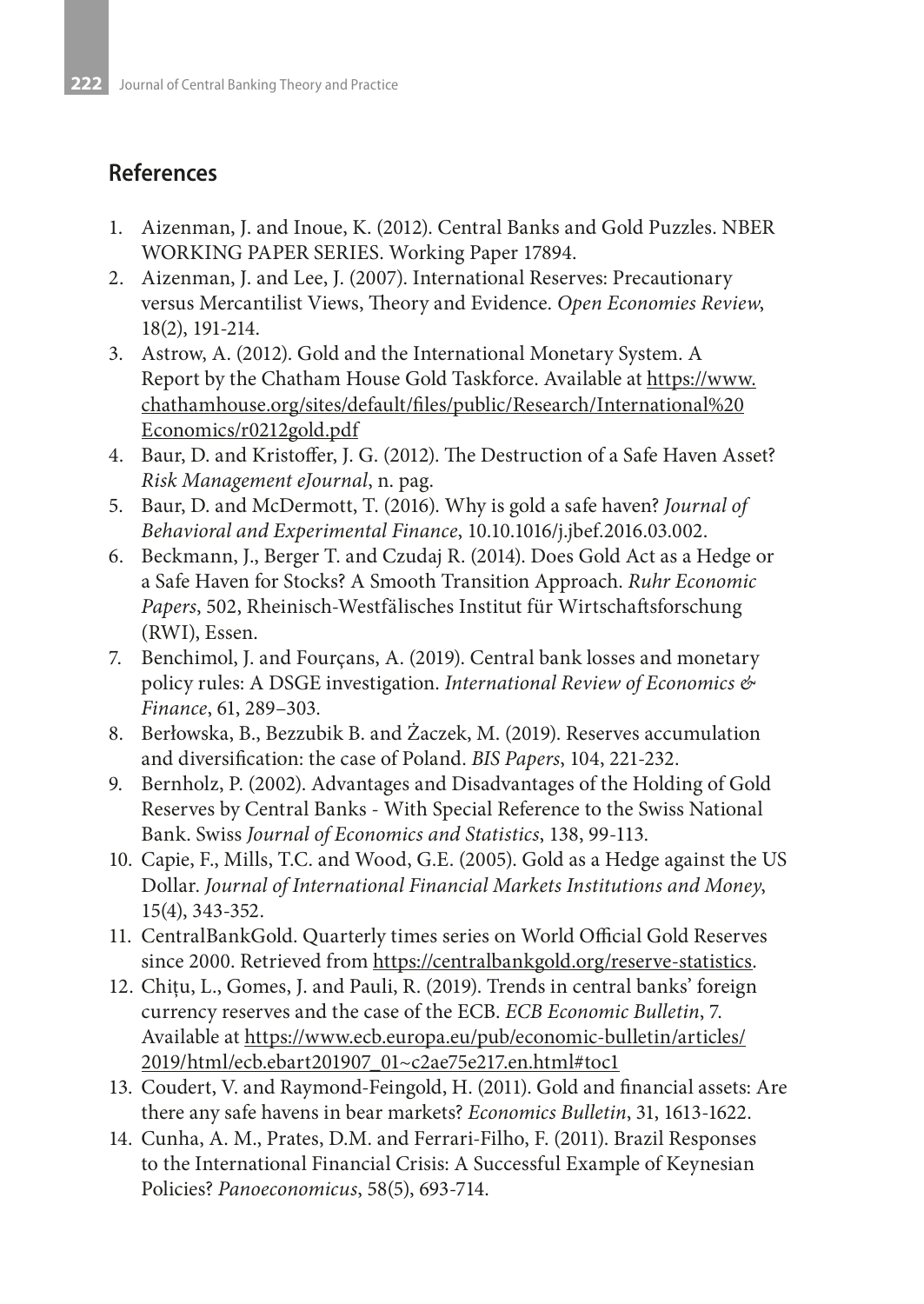- 15. Dalton, J. and Dziobek, C. (2005). Central bank losses and experiences in selected countries. IMF Working Paper, 72.
- 16. Dodonov, V. Yu. (2018). Posledstviya Prodazhi Rossiyey Kaznacheyskikh Obyazatel'stv Ssha - Otsenka Vliyaniya Na Stabil'nost' Amerikanskikh Gosudarstvennykh Finansov. *Territoriya nauki*, 5, 62-69.
- 17. Dooley, M. P., Folkerts-Landau, D. and Garber, P. (2003). An Essay on the Revived Bretton Woods System. National Bureau of Economic Research Working Paper 9971.
- 18. Federal Reserve Bank of St. Louis. *FRED Economic Data*. Retrieved from https://fred.stlouisfed.org.
- 19. Ghosh, A. (2016). What drives gold demand in central bank's foreign exchange reserve portfolio? *Finance Research Letters*, 17, 146-150.
- 20. Gopalakrishnan, B. and Mohapatra, S. (2018). Turning over a golden leaf? Global liquidity and emerging market central banks' demand for gold after the financial crisis. *Journal of International Financial Markets, Institutions and Money*, 57, 94-109.
- 21. Gopalakrishnan, B. and Mohapatra, S. (2018). Global risk and demand for gold by central banks. *Applied Economics Letters*, 25, 835 - 839.
- 22. Jeanne, O. (2007). International Reserves in Emerging Market Countries: Too Much of a Good Thing? *Brookings Papers on Economic Activity*, vol. 38, issue 1, 1-80
- 23. Karunagaran, A. (2011). Recent Global Crisis and the Demand for Gold by Central Banks: An Analytical Perspective. RBI Working Paper Series W P S 14.
- 24. Krušković, B.D. (2022). Central Bank Intervention in the Inflation Targeting. *Journal of Central Banking Theory and Practice*, 1, 67-85. DOI: 10.2478/jcbtp-2022-0003.
- 25. Kutnik, L. and Port, E. (2019). The gold market during the 20 years of Central Bank Gold Agreements. Trends in central banks' foreign currency reserves and the case of the ECB. *ECB Economic Bulletin*, 7. Available at https://www.ecb.europa.eu/pub/economic-bulletin/articles/2019/html/ecb. ebart201907\_01~c2ae75e217.en.html#toc1
- 26. Leyland, J. (2010). *The evolution in central bank attitudes toward gold*. Available at https://www.spdrgoldshares.com/media/GLD/file/WOR5821\_ The Evolution Document.pdf
- 27. Liste, S. and Manuel, J. (2019). Sovereign gold reserves management in developing and developed countries: a comparative study. Available at http://hdl.handle.net/10347/20352
- 28. Ministerstvo natsional'noy ekonomiki RK. Komitet po statistike. *Official Statistics by Industry*. Retrieved from https://stat.gov.kz/official/industry/11/ statistic/6.